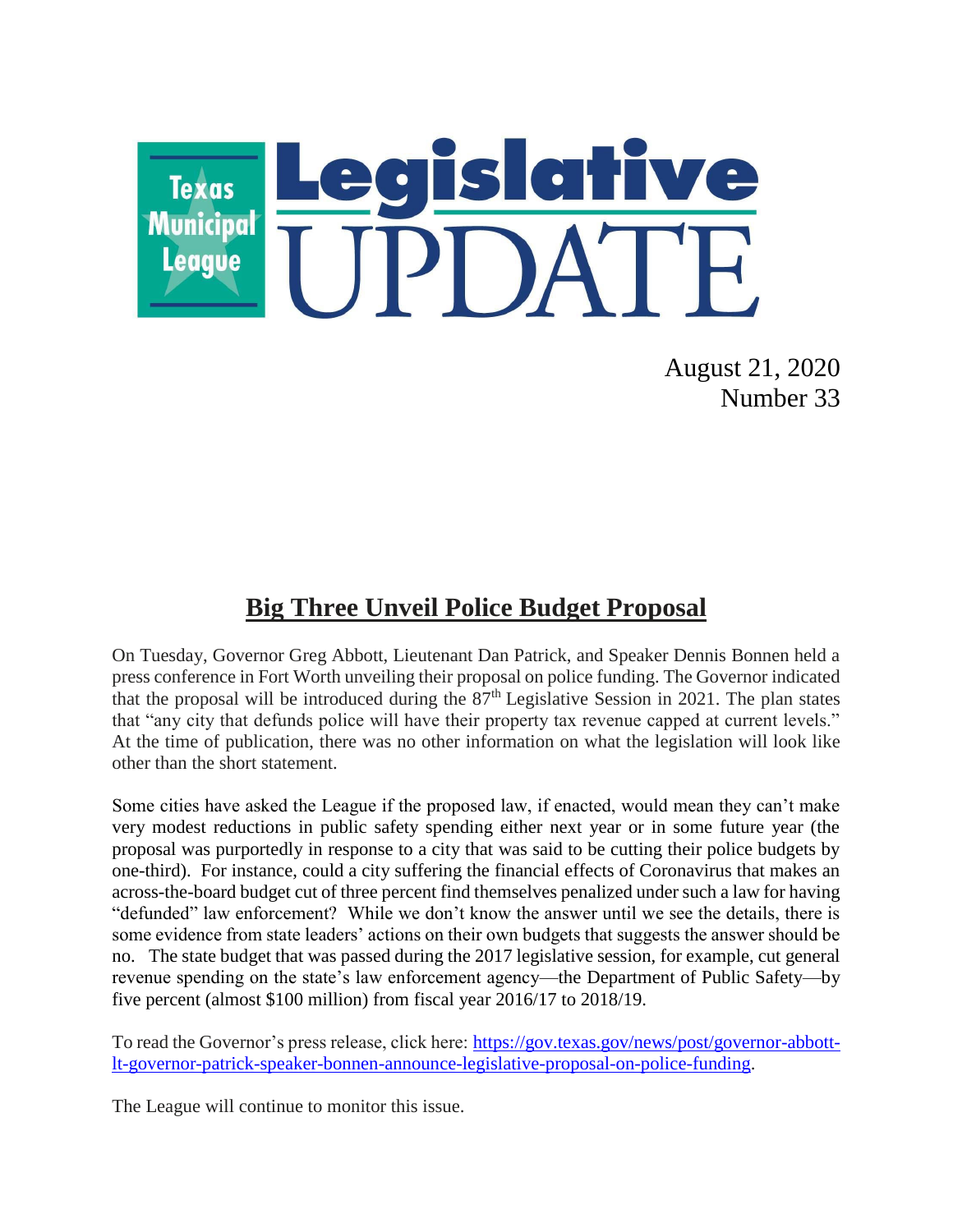## **Federal Appeals Court Issues Opinion: Upholds FCC Cap on Small Cell Right-of-Way Fees**

On August 12, a three-judge panel of the U.S. Court of Appeals for the Ninth Circuit issued its opinion in *City of Portland v. the United States of America/Federal Communications Commission*. The opinion is in response to several consolidated lawsuits relating to FCC orders preempting municipal authority over small cells and related equipment. The League is participating in the City of Portland-led national coalition.

The opinion was a mixed bag for cities, with most issues decided in favor of the cellular industry. Most of those issues are important, but very technical. They won't be covered here. The most important issue involves a cap on right-of-way rental (a.k.a., "franchise") fees for small cell deployment. The panel upheld the provision in the FCC's "small cell order" that limits a city's right-of-way fees to "an amount needed to recover administrative costs."

The FCC ordered a presumptively reasonable recurring fee to be \$270 per site, per year. Cities are expressly prohibited from recovering any cost not directly related to rights-of-way maintenance, charging fees above cost recovery, or recovering "unreasonable" costs, such as excessive contractor or consultant fees.

The federal court challenge is part-and-parcel with a separate state court lawsuit brought by a coalition of Texas cities. That lawsuit claims that 2017 Texas legislation capping small cell rental fees at \$250 annually per node, and 2019 legislation eliminating a portion of video franchise fees or telephone access line fees, violates the Texas Constitution's "donations" provisions.

The FCC order and the Texas legislation, if left unchecked, could lead the way to either substantial erosion or the complete elimination of all franchise fees in the future. Some estimates show future revenue losses to cities rising into the hundreds of millions of dollars annually. That's why the lawsuits, and the League's support of them, are so important to Texas cities.

## **Legislative Budget Board Releases Budget Instructions for State Agencies**

The Legislative Budget Board (LBB), along with the Governor's budget office, issued instructions to state agencies this week directing them to submit their Legislative Appropriations Request (LAR) with a base funding amount equal to their adjusted 2020-2021 base.

Last month, Comptroller Glenn Hegar estimated that the Legislature will have \$4.6 billion less to spend than originally projected for the 87th Legislature. Despite revenue uncertainty leading up to the legislative session, state agencies will not be required to request less money for 2022-2023 than what is currently budgeted for in the 2020-2021 biennium.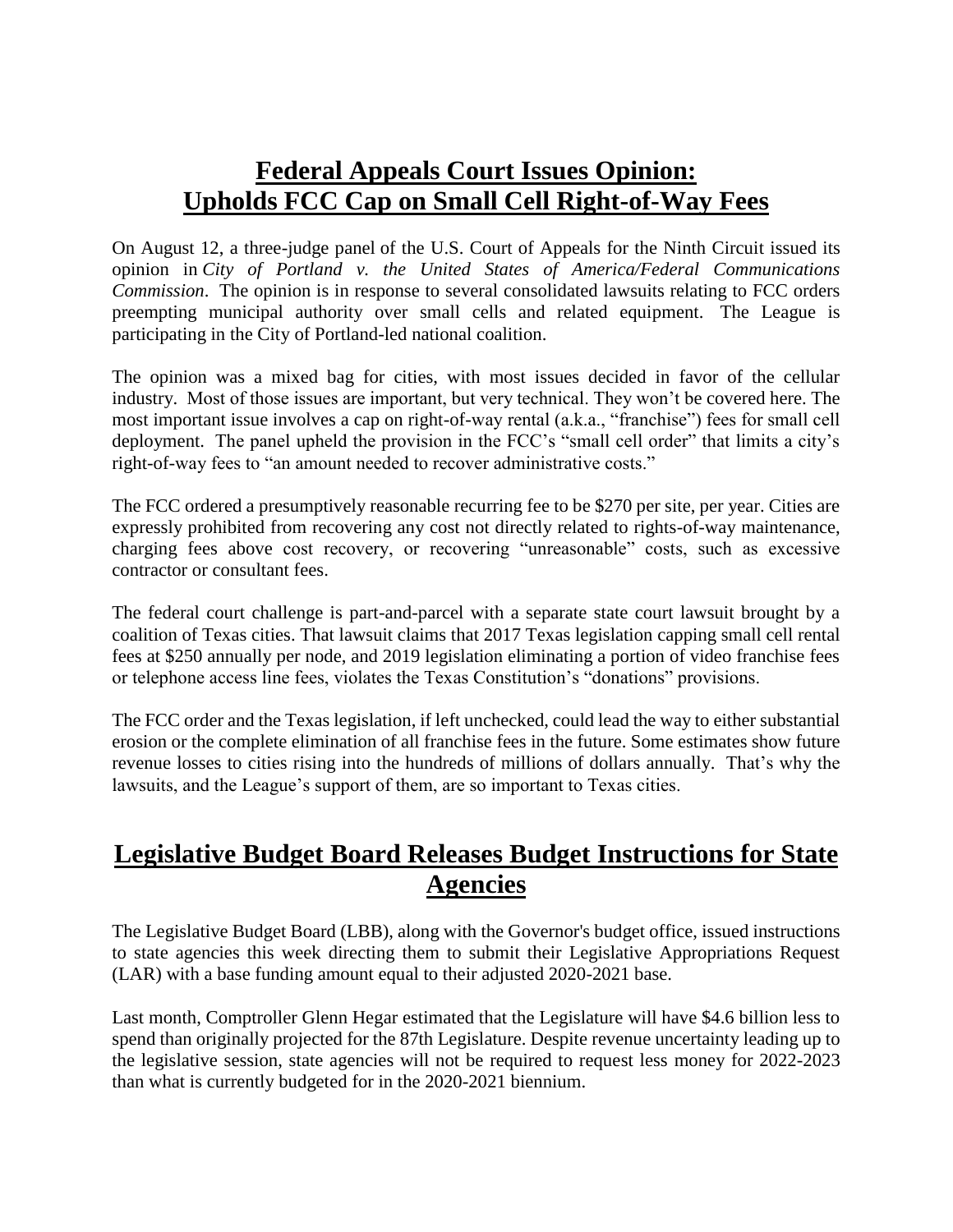Earlier this year, leadership asked state agencies to make a 5 percent reduction in expenditures for the current biennium. Any requests for more money, including the restoration of the 5 percent cut, must be submitted as an exceptional item.

You can read the letter in full here: [\(https://www.lbb.state.tx.us/Documents/Instructions/LAR/LAR\\_Policy\\_Letter.pdf\)](https://www.lbb.state.tx.us/Documents/Instructions/LAR/LAR_Policy_Letter.pdf).

## **City-Related News from Other Organizations**

Focused Advocacy has released an updated list of Requests for Information (RFIs):

## **New RFIs: House Public Education, Human Services, Transportation Committees**

Normal legislative processes, including public hearings on interim charges, have been interrupted due to COVID-19 public health protocols. The Texas Capitol remains closed to the general public, and most legislative offices are working remotely. In response, House committees began issuing "Formal Requests for Information" as a way to gather public testimony on the committees' interim charges and other special subjects.

Focused Advocacy remains ready to help you formulate, edit and file your community's responses to these RFIs. To learn more about the RFI process and the ways we can help, please [contact us.](mailto:christina@focusedadvocacy.com)

Please be aware that responses to the RFI issued by the House Select Committee on Mass Violence Prevention & Community Safety regarding [Duty 4](https://t.e2ma.net/click/l2fsfd/988xck/twku6t) are due Friday, Aug. 21 by 5 p.m.

The following new RFIs were published since our last report:

### **House Public Education Committee (Multiple RFIs)**

Interim Charge 1, Special HB 3 Questions

[Read the RFI](https://t.e2ma.net/click/l2fsfd/988xck/9olu6t)

Interim Charge 2, Special Technology Gap Questions

[Read the RFI](https://t.e2ma.net/click/l2fsfd/988xck/phmu6t)

Interim Charge 3

[Read the RFI](https://t.e2ma.net/click/l2fsfd/988xck/59mu6t)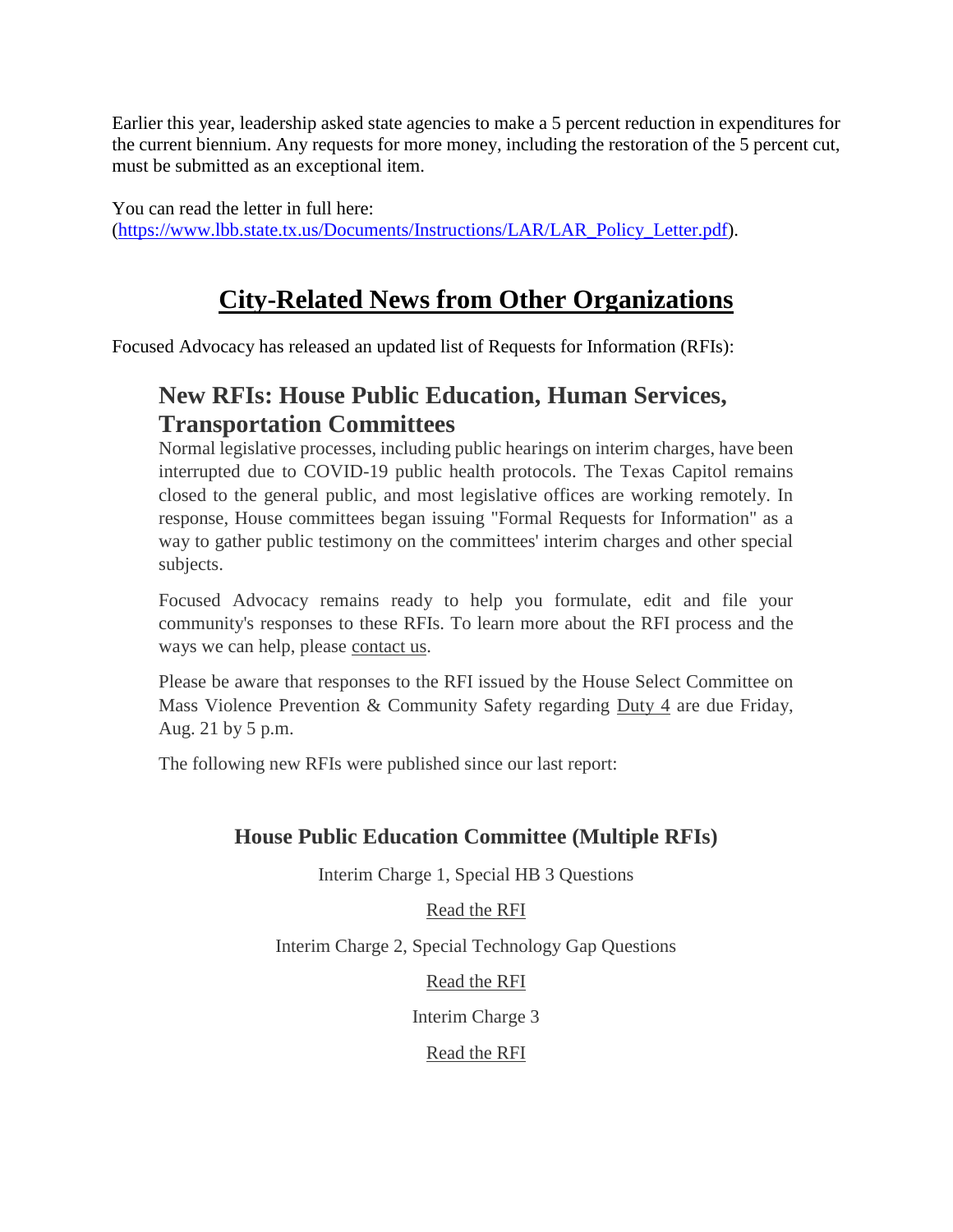Interim Charge 4

[Read the RFI](https://t.e2ma.net/click/l2fsfd/988xck/l2nu6t)

*Submission Deadline: Sept. 30*

#### **House Transportation Committee**

Interim Charges 1-5, Special COVID-19 Questions

[Read the RFI](https://t.e2ma.net/click/l2fsfd/988xck/1uou6t)

*Submission Deadline: Sept. 18*

#### **House Human Services Committee**

Interim Charges 2.1, 3

[Read the RFI](https://t.e2ma.net/click/l2fsfd/988xck/hnpu6t)

#### *Submission Deadline: Oct. 2*

RFIs posted by House Committees to date:

- **Due Aug. 21:** House Select Committee on Mass Violence Prevention & Community Safety Duty 4. [Review RFI](https://t.e2ma.net/click/l2fsfd/988xck/xfqu6t)
- **Due Aug. 24: House Select Committee** Mass Violence Prevention & Community Safety Duty 1, Duty 2. [Review RFI](https://t.e2ma.net/click/l2fsfd/988xck/d8qu6t)
- Due Aug. 28: House Appropriations Subcommittee on Article II Charges 1- 7. [Review RFI](https://t.e2ma.net/click/l2fsfd/988xck/t0ru6t)

# **Interim Charges**

Formal Requests for Information

- **Due Aug. 31**: House International Relations & Economic Development Charges 1-6. [Review RFI](https://t.e2ma.net/click/l2fsfd/988xck/9ssu6t)
- **Due Sept. 1**: Higher Education Special Questions Re: Impact of COVID-19 [\(Review RFI\)](https://t.e2ma.net/click/l2fsfd/988xck/pltu6t), Charge 1 [\(Review RFI\)](https://t.e2ma.net/click/l2fsfd/988xck/5duu6t), Charge 2 [\(Review RFI\)](https://t.e2ma.net/click/l2fsfd/988xck/l6uu6t), Charge 3 [\(Review RFI\)](https://t.e2ma.net/click/l2fsfd/988xck/1yvu6t), Charge 4 [\(Review RFI\)](https://t.e2ma.net/click/l2fsfd/988xck/hrwu6t), Charge 5 (Review RFI)
- **Due Sept. 8:** House Insurance Charges 1-3 and and special questions about COVID-19 and Hurricane Hanna. [Review RFI](https://t.e2ma.net/click/l2fsfd/988xck/xjxu6t)
- Due Sept. 14: House Ways and Means Charges 1.3, 2, 3 and 4. <u>Review RFI</u>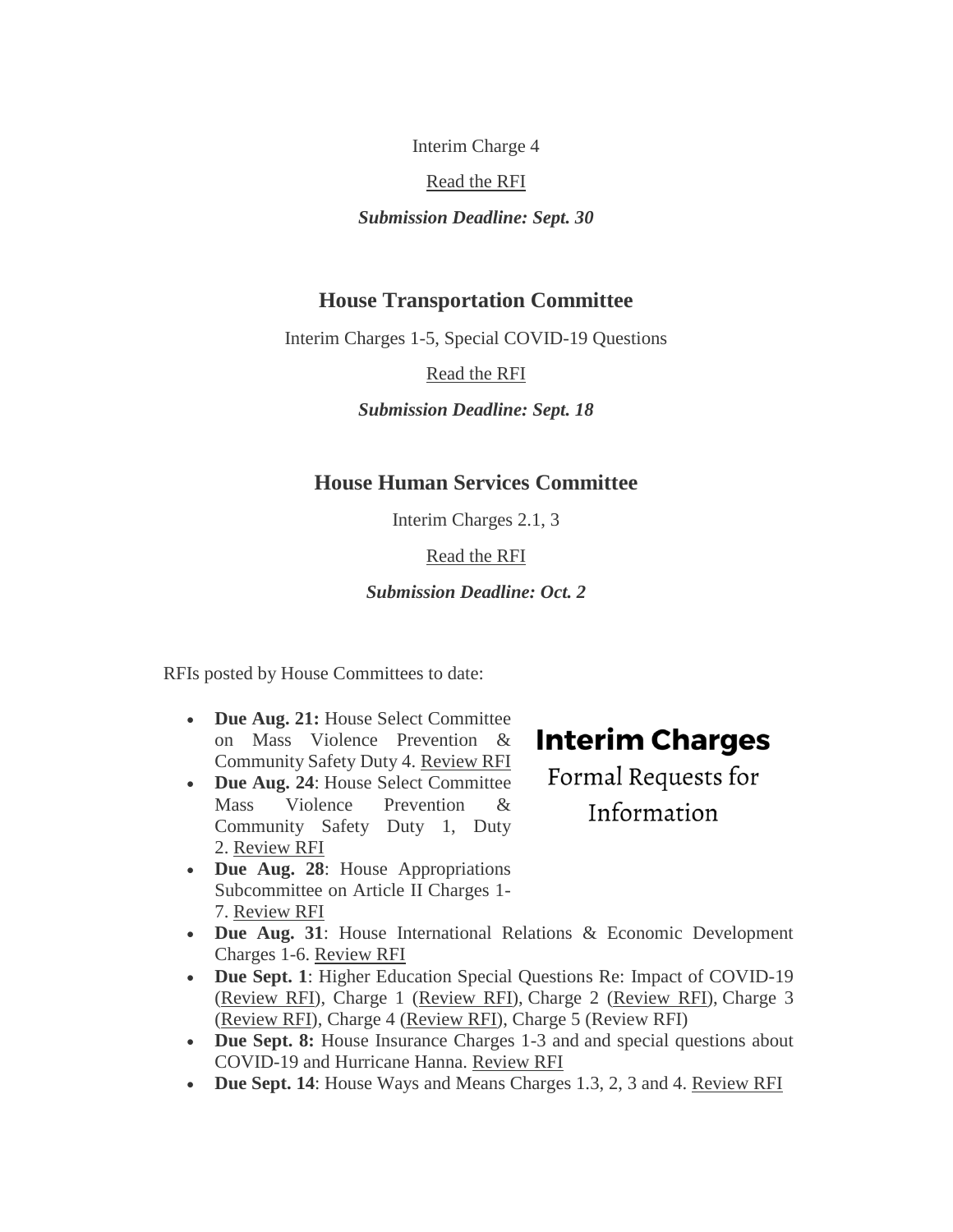- **Due Sept. 14**: House Culture Recreation and Tourism Charges 1-6. Review [RFI](https://t.e2ma.net/click/l2fsfd/988xck/t4yu6t)
- **Due Sept. 18:** House Elections Charge 1-3. [Review RFI](https://t.e2ma.net/click/l2fsfd/988xck/9wzu6t)
- Due Sept. 18: House Transportation Charge 1-5 and special COVID-19 questions. [Review RFI](https://t.e2ma.net/click/l2fsfd/988xck/pp0u6t)
- **Due Sept. 25:** Natural Resources Charges 1-4, ground and surface water interactions, water markets in Texas. [Review RFI](https://t.e2ma.net/click/l2fsfd/988xck/5h1u6t)
- **Due Sept. 25**: Human Services Charges 2.2-2.5, 4, and 5, Health Care Access and Medicaid, Impacts of COVID-19 on Long-Term Care Facilities. [Review](https://t.e2ma.net/click/l2fsfd/988xck/la2u6t)  [RFI](https://t.e2ma.net/click/l2fsfd/988xck/la2u6t)
- **Due Sept. 30:** House Appropriations Charges 1-8. [Review RFI](https://t.e2ma.net/click/l2fsfd/988xck/122u6t)
- **Due Sept. 30:** House Appropriations Subcommittee on Infrastructure, Resiliency, & Investments Charges 1-3. [Review RFI](https://t.e2ma.net/click/l2fsfd/988xck/hv3u6t)
- **Due Sept. 30:** House Appropriations Subcommittee on Articles VI, VII, VIII - Charges 1-3. [Review RFI](https://t.e2ma.net/click/l2fsfd/988xck/xn4u6t)
- **Due Sept. 30:** House Appropriations Subcommittee on Article III Charges 1- 4. [Review RFI](https://t.e2ma.net/click/l2fsfd/988xck/dg5u6t)
- **Due Sept. 30:** House Appropriations Subcommittee on Articles I, IV and V Charges 1-6. [Review RFI](https://t.e2ma.net/click/l2fsfd/988xck/t85u6t)
- **Due Sept. 30:** House Appropriations Subcommittee on Article II Charges 1- 7. [Review RFI](https://t.e2ma.net/click/l2fsfd/988xck/906u6t)
- **Due Sept. 30:** House Public Education Charge 1, Special questions on HB 3 [\(Review RFI\)](https://t.e2ma.net/click/l2fsfd/988xck/pt7u6t), Interim Charge 2, Special question on Technology Gap [\(Review RFI\)](https://t.e2ma.net/click/l2fsfd/988xck/5l8u6t), Interim Charge 3 [\(Read the RFI\)](https://t.e2ma.net/click/l2fsfd/988xck/le9u6t), Interim Charge 4 [\(Read the](https://t.e2ma.net/click/l2fsfd/988xck/169u6t)  [RFI\)](https://t.e2ma.net/click/l2fsfd/988xck/169u6t)
- **Due Oct. 1:** Select House Committee on State Health Care Costs Charges 1- 3. [Review RFI](https://t.e2ma.net/click/l2fsfd/988xck/hzav6t)
- **Due Oct. 2:** House Human Services Charges 2.1, 3. [Review RFI](https://t.e2ma.net/click/l2fsfd/988xck/xrbv6t)
- **Due Oct. 30:** House Licensing & Administrative Procedures Charges 1- 4. [Review RFI](https://t.e2ma.net/click/l2fsfd/988xck/dkcv6t)
- **Due Nov. 13:** House Ways and Means Charge 1.1 (Senate Bill 2). [Review RFI](https://t.e2ma.net/click/l2fsfd/988xck/tcdv6t)

## **Resolutions for the 2020 TML Annual Conference**

The TML Constitution states that resolutions for consideration at the annual conference must be submitted to the TML headquarters 45 calendar days prior to the first day of the Annual Conference. For 2020, this provision means that resolutions from any member city, TML region, or TML affiliate must arrive at the TML headquarters no later than 5:00 p.m. on August 31, 2020.

For details on the submission process, go to: [https://www.tml.org/DocumentCenter/View/2020/Memo-for-Cities-2020-](https://www.tml.org/DocumentCenter/View/2020/Memo-for-Cities-2020-05312020_final_corrected-date) [05312020\\_final\\_corrected-date](https://www.tml.org/DocumentCenter/View/2020/Memo-for-Cities-2020-05312020_final_corrected-date)